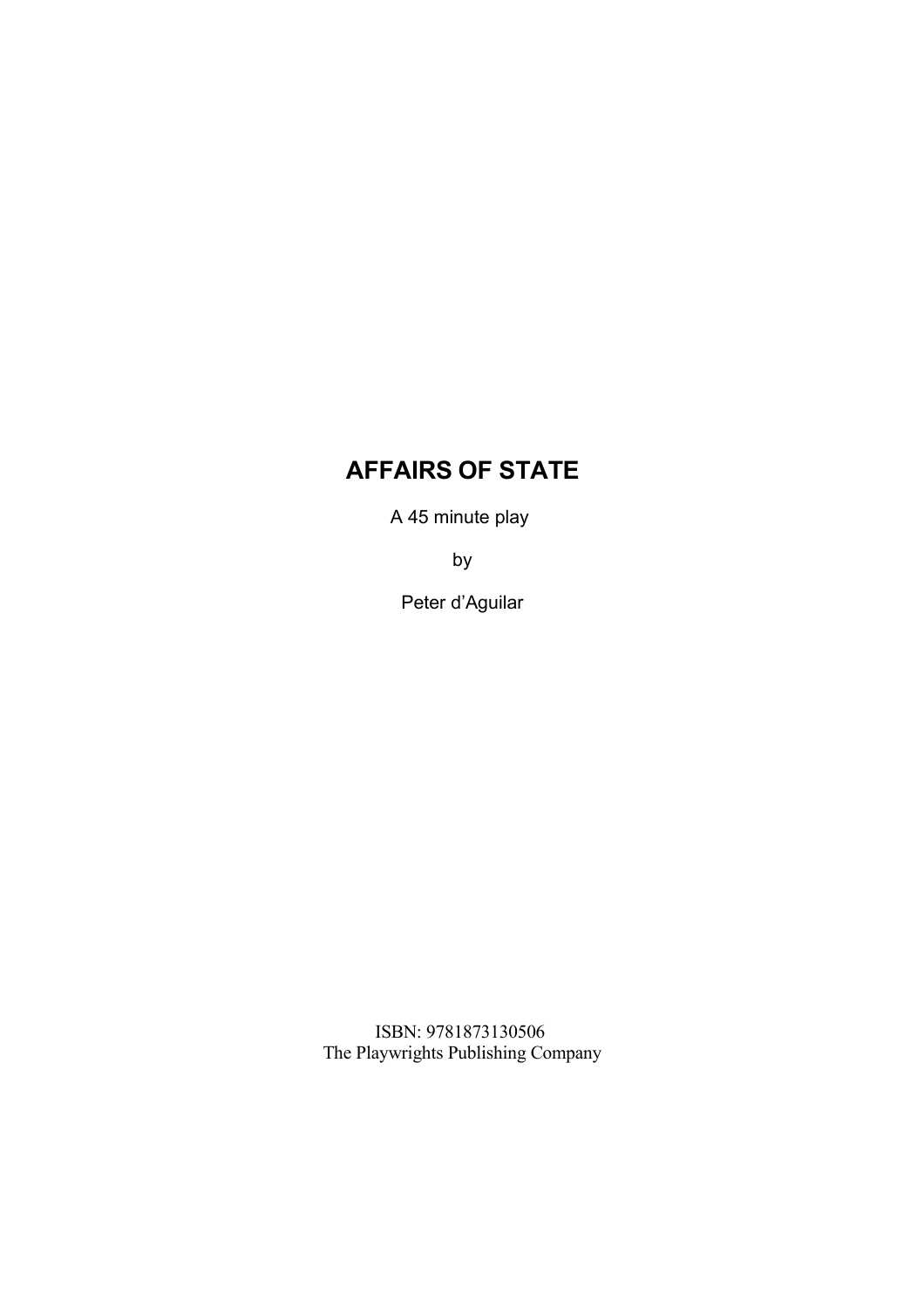Performances or readings of this play may not legally take place before an audience without a licence obtainable on application to:

> The Playwrights Publishing Co., 70, Nottingham Road, Burton Joyce, Notts., U.K., NG14 5AL [44] 01159-313356 [playwrightspublishingco@yahoo.com](mailto:playwrightspublishingco@yahoo.com)

To avoid possible disappointment, application should be made, preferably in writing, as early as possible, stating: -

- (i) Name and address of applicant
- (ii) Name and address of Society;
- (iii) Name and address of theatre or hall where performance(s) would be held;
- (iv) Times and dates of performances.

A fee will be charged for this licence which must be paid prior to the first performance otherwise the licence is automatically cancelled and the performance becomes illegal.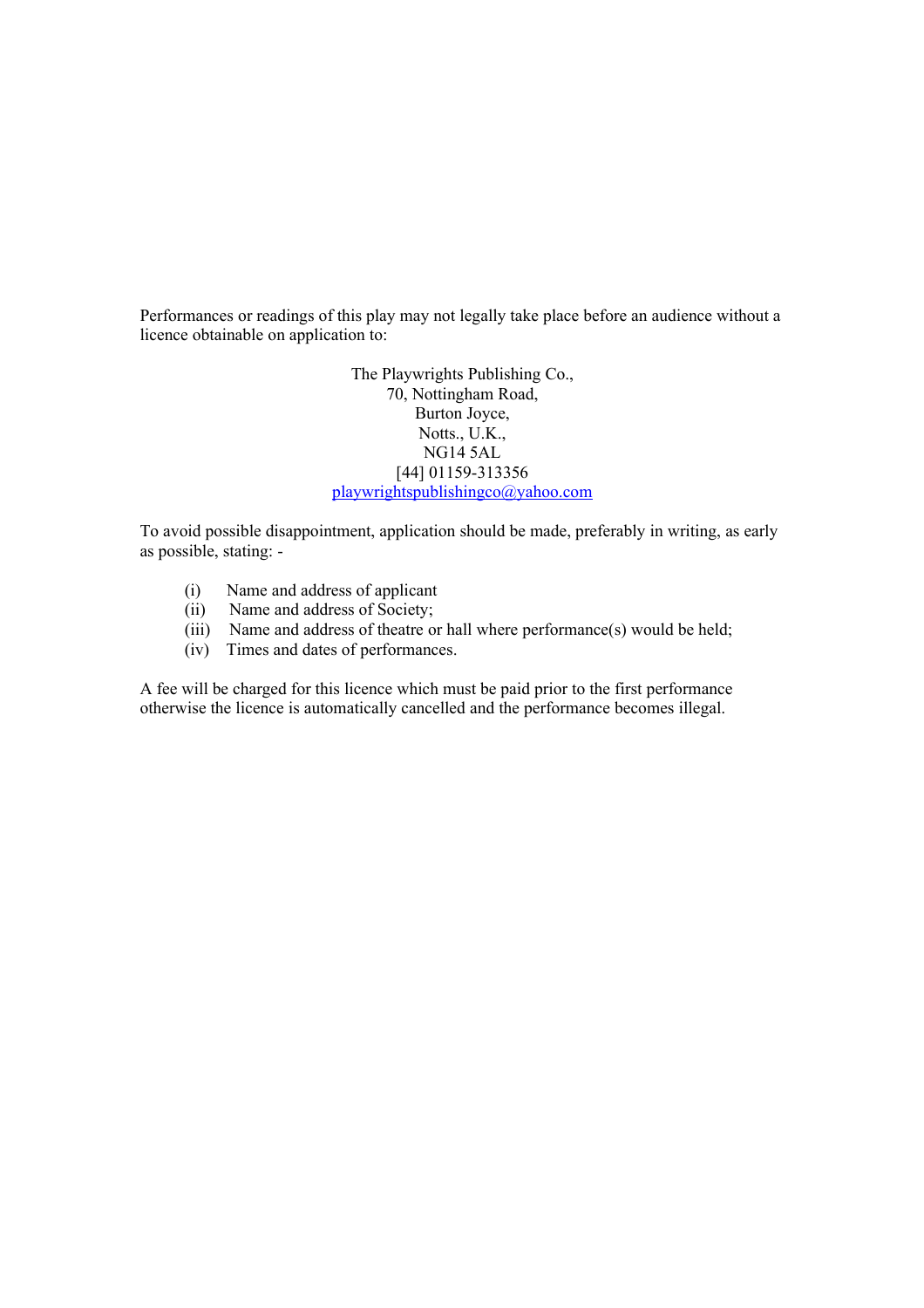## **The author**

After studying communications at Southampton College of Art, Peter d'Aguilar worked in advertising and public relations for several years before training as a furniture restorer and life coach. A freelance copywriter and cartoonist, he wrote his first piece of fiction at the age of seven (an excuse for not handing his homework in on time) and has spent the subsequent forty four years trying to master the art. He is currently a marketing officer with the Forestry Commission.

His short story Saving Souls was selected for publication in the second issue of Libbon magazine. Peter continues to write single plays and serials for radio with great enthusiasm. He lives in Sussex with his wife and two children.

# **AFFAIRS OF STATE**

Faced with a choice between her marriage and high political office, Sarah knows which option to choose. Or does she?

A topical political satire entwined with an offbeat love story; AFFAIRS OF STATE scores direct hits on emotive targets of today such as sleaze, celebrity, matrimonial law and cheap journalism.

### **Characters:**

#### **Sarah Lucas (38)**

Bright, beautiful, scrupulous – can she really hope to reach the top in politics with so many handicaps?

#### **Derek O'Herlity (43)**

Charming but ne'er-do-well Irish self-made millionaire. Sarah's husband

#### **The Prime Minister (56)**

An avuncular, pragmatic, cynical statesman

#### **Ms Smiles (49)**

A hard-nosed divorce lawyer

#### **Jez 'Sniffer' Wilkins (33)**

A tenacious investigative journalist *(could equally be played as a male character)*

# **AFFAIRS OF STATE**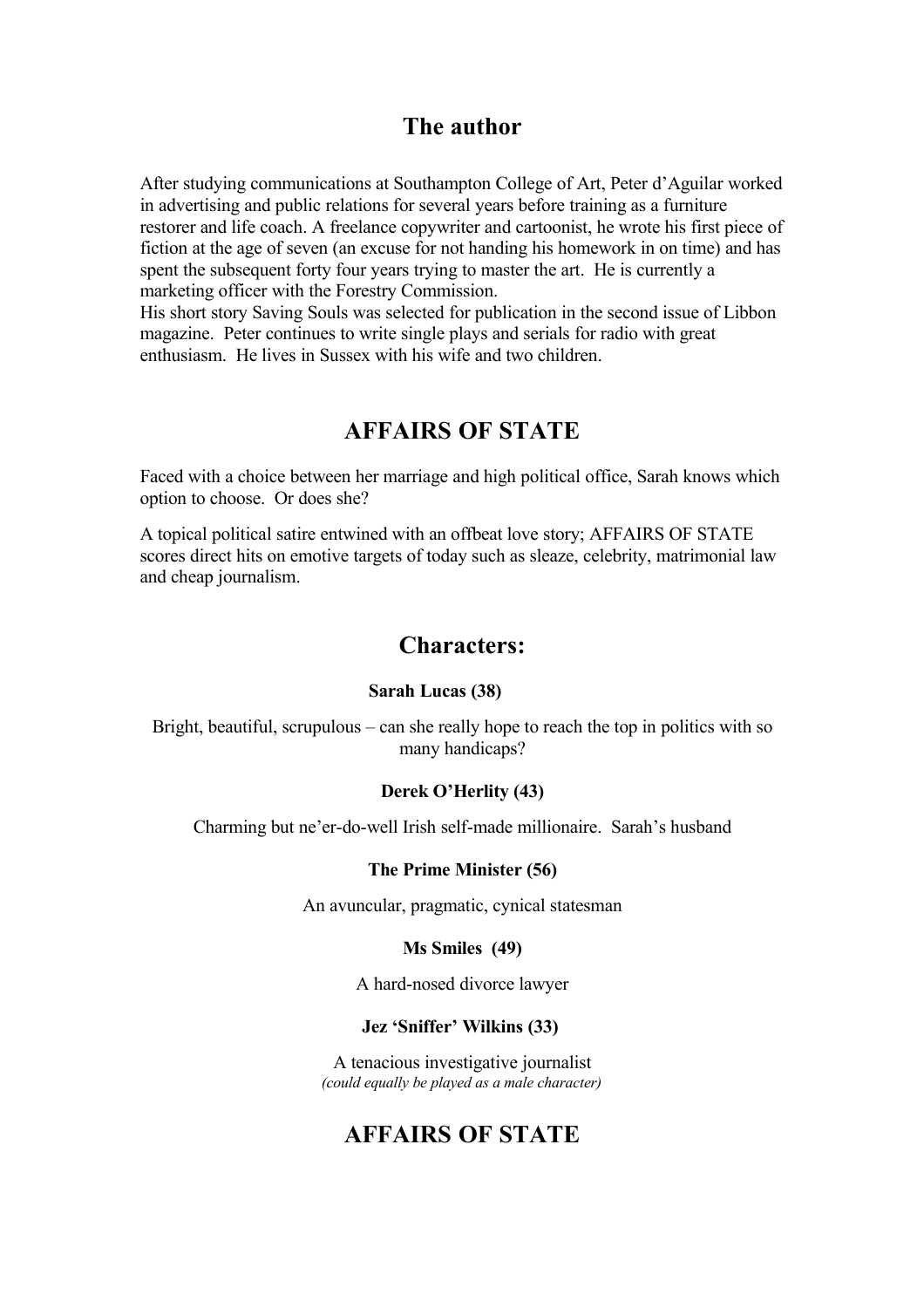#### **Scene One**

*The PM, a sleek, smartly-overdressed man in late middle age, sits comfortably at a desk. There's a knock at the door.* 

*The door opens and a woman's head peers round it.*

PM Yes?

| <b>PM</b>    | (rising) Ah, Sarah. Do come in. |
|--------------|---------------------------------|
| <b>SARAH</b> | Thank you, PM.                  |

*SARAH enters. She is a youthful thirty eight; attractive, soberly but stylishly presented. PM rises and helps her into a seat.*

| <b>PM</b>           | How are you?                                                                                                                                                                                                                                                                                                                                                                                                                                                                                                                                                                                                                                                                                                                                   |
|---------------------|------------------------------------------------------------------------------------------------------------------------------------------------------------------------------------------------------------------------------------------------------------------------------------------------------------------------------------------------------------------------------------------------------------------------------------------------------------------------------------------------------------------------------------------------------------------------------------------------------------------------------------------------------------------------------------------------------------------------------------------------|
| <b>SARAH</b>        | Well, thank you; PM.                                                                                                                                                                                                                                                                                                                                                                                                                                                                                                                                                                                                                                                                                                                           |
| PM sits down again. |                                                                                                                                                                                                                                                                                                                                                                                                                                                                                                                                                                                                                                                                                                                                                |
| <b>PM</b>           | Now, Sarah, as you well know, you are one of my rising<br>stars. I've never made any secret of the fact that I<br>consider the future of this Party, and indeed this<br>government, to be in the hands of you and one or two<br>others. I'm grooming you for high office, Sarah. You<br>are already the youngest Chief Secretary to the Treasury<br>since records began. If you continue to perform as you<br>are doing, you are destined at some stage to become the<br>first ever female Chancellor of the Exchequer. And<br>possibly, just possibly, once I have moved on to the<br>House of Lords and a round of highly lucrative readings<br>from my autobiography across America, the first entirely<br>sane woman to lead this country. |
| <b>SARAH</b>        | Thank you, PM. I'm extremely grateful and humbled by<br>the faith and trust you've placed in me.                                                                                                                                                                                                                                                                                                                                                                                                                                                                                                                                                                                                                                               |
| <b>PM</b>           | I'm a good judge of character, Sarah. One has to be, in<br>this job. A Prime Minister, in my view, is only as good<br>as the team he assembles around him. On occasions, he<br>may feel the need to listen to their opinions. Or possibly<br>even to act upon them. Fortunately, I've not as yet found<br>that necessary. But I'm only one year into my second<br>term of office. So it's early days yet. Anyway, to return<br>to the point. I like you, Sarah. I trust you. I believe in<br>you. I'm almost certain I'd fancy you too, if I was into                                                                                                                                                                                          |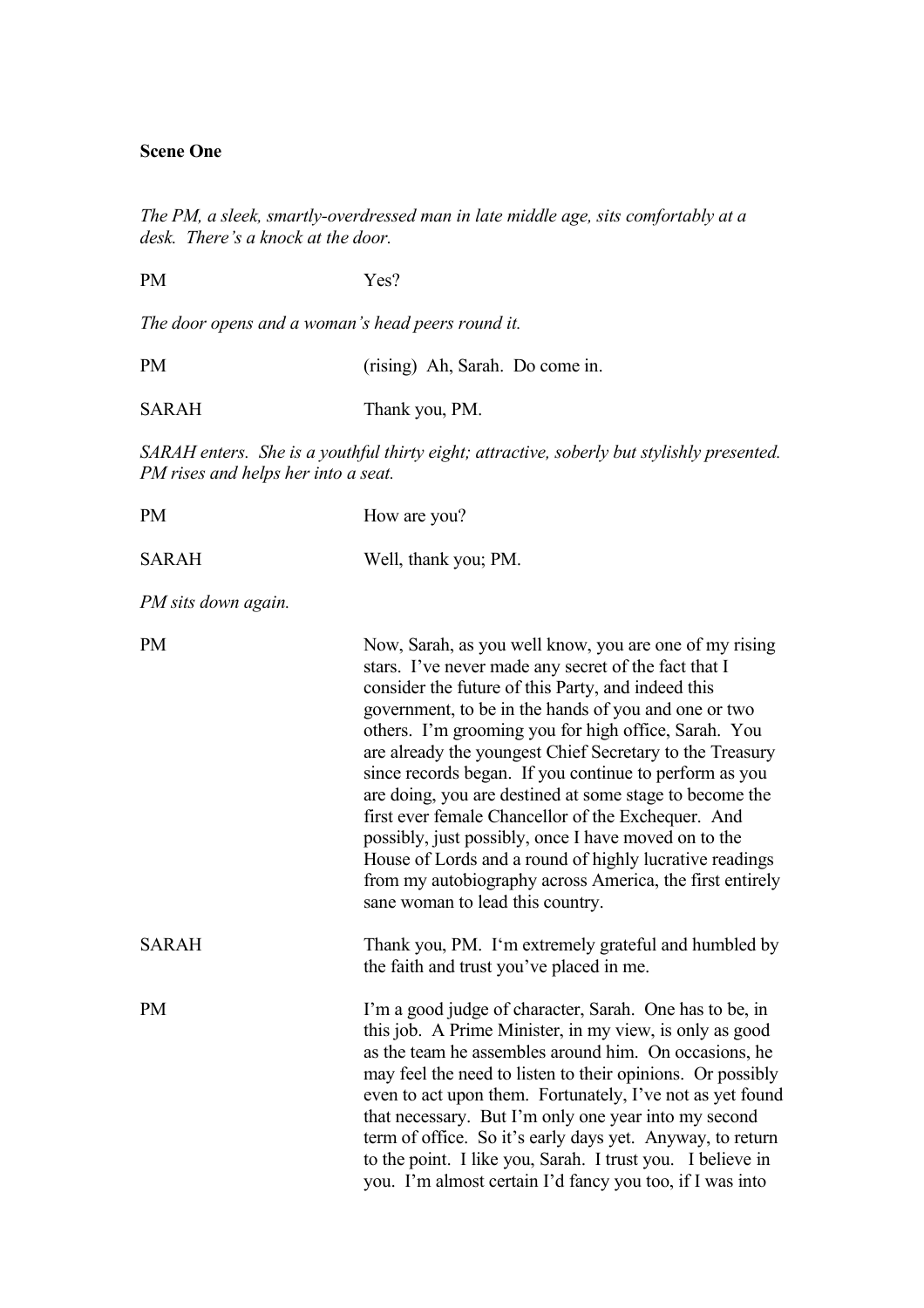that sort of thing. I know a number of my cabinet do. In fact, I caught the Minister of the Interior slavering over that newspaper picture of you and the current Chancellor outside Number Eleven last week. I assume it was you he was leering at. The Chancellor may have a wonderful head for figures, but he's not by any stretch of the imagination a physically attractive man. Strictly between you and me, I'll be announcing a reshuffle quite soon. The Minister of the Interior will be spending a lot more time with his family. Poor devils. On the other hand, you Sarah will be spending rather less time with yours. Which, if I may come, somewhat unceremoniously, to the point, is why I've called you in to see me today.

#### SARAH Yes, PM?

#### *PM springs to his feet and paces the stage restlessly*

| <b>PM</b>    | Indeed. In my view, and realistically mine is the view<br>that counts, you have but one chink in your armour. One<br>blot on your escutcheon. One blemish on your otherwise<br>spotless countenance. And I think that, if you search<br>your soul, Sarah, you'll have no real difficulty in<br>identifying it.                                                                                                                                                                                                                                                                                                                                                                                                                                                                                                                                                                                                                                                                                                                                                                                                                                                                                                                                |
|--------------|-----------------------------------------------------------------------------------------------------------------------------------------------------------------------------------------------------------------------------------------------------------------------------------------------------------------------------------------------------------------------------------------------------------------------------------------------------------------------------------------------------------------------------------------------------------------------------------------------------------------------------------------------------------------------------------------------------------------------------------------------------------------------------------------------------------------------------------------------------------------------------------------------------------------------------------------------------------------------------------------------------------------------------------------------------------------------------------------------------------------------------------------------------------------------------------------------------------------------------------------------|
| <b>SARAH</b> | (sighs) Derek?                                                                                                                                                                                                                                                                                                                                                                                                                                                                                                                                                                                                                                                                                                                                                                                                                                                                                                                                                                                                                                                                                                                                                                                                                                |
| <b>PM</b>    | Yes. Derek. Indeed Derek. How could you, Sarah?<br>How could someone with your impeccable judgement<br>and infallible taste have been unwise enough to marry<br>that  that  jackass? That ill-bred, oafish, crooked,<br>boorish, drunken, lascivious, Irish buffoon? That man is<br>the most complete and utter all round bore that I've ever<br>had the misfortune to come across. I once had to endure<br>his company for nearly half an hour at a Buck House<br>reception. Goodness knows what he was doing there.<br>Gate-crashing, presumably. Not only did he criticise my<br>policies openly and to my face, he also refused point<br>blank to laugh at any of my witticisms and repeatedly<br>sprayed globules of veal and ham pie all over the front of<br>my suit and tie. And, heavens, can he talk? If I'd been a<br>donkey, I'd have had real concerns over the welfare of<br>my hind legs. (beat) If fate had cast me as the leader of<br>a third world country, and I sometimes wish it had, I'd<br>be seriously tempted to have my Secret Service eliminate<br>him, in the interests of national security and general good<br>house-keeping. (beat) I ask you, Sarah. How could you<br>possibly have married a man like that? |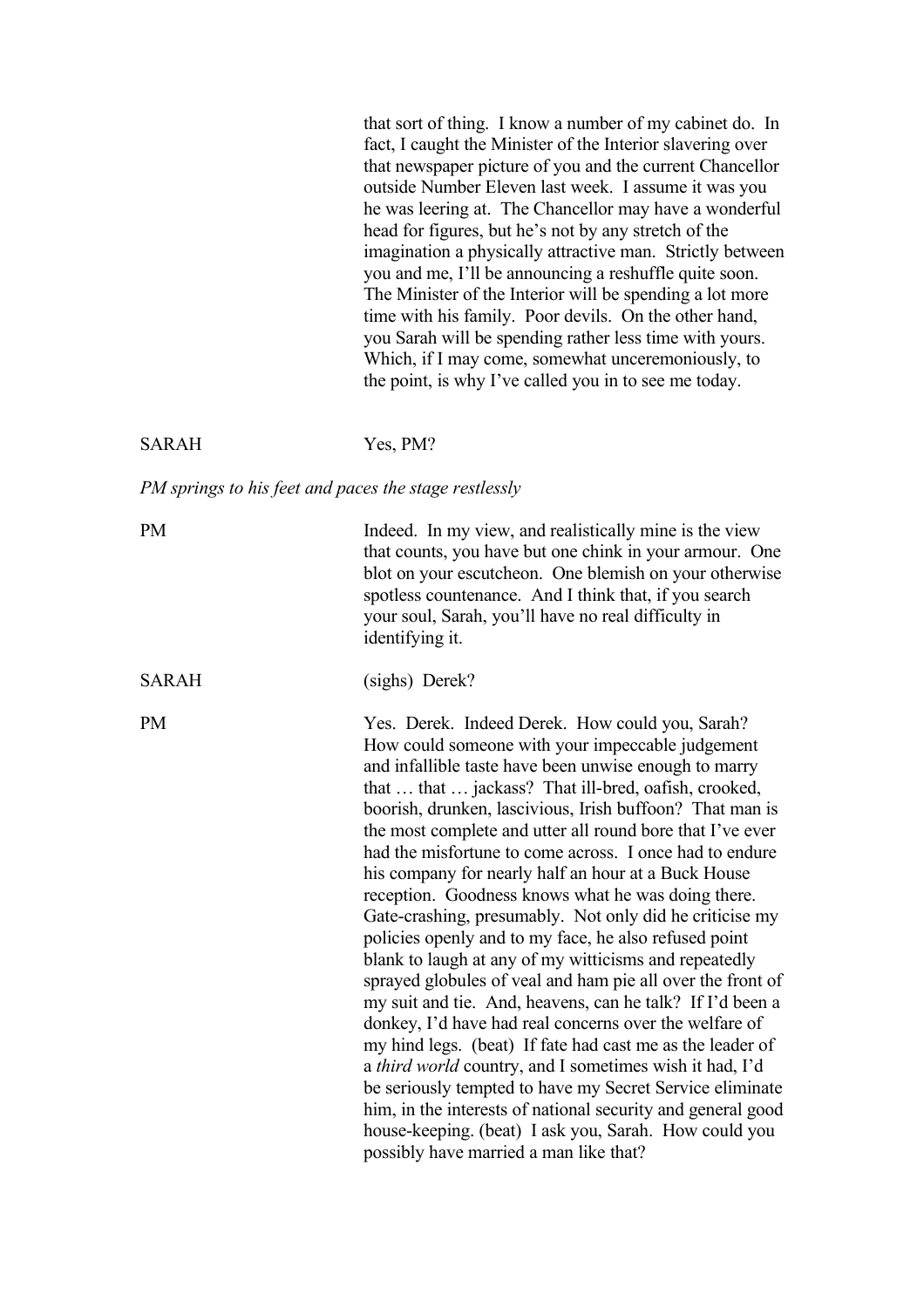| <b>SARAH</b> | I love him, PM.                                                                                                                                                                                                                                                                                                                                                                                                                                                                                                                                                                                                                                                                                                             |
|--------------|-----------------------------------------------------------------------------------------------------------------------------------------------------------------------------------------------------------------------------------------------------------------------------------------------------------------------------------------------------------------------------------------------------------------------------------------------------------------------------------------------------------------------------------------------------------------------------------------------------------------------------------------------------------------------------------------------------------------------------|
| <b>PM</b>    | <i>Love</i> ? There's no room for love in politics. Do you<br>really suppose <i>I</i> married for love? Good God, no. I<br>selected my wife from a short list drawn up by my<br>private secretary, when I was a mere shadow front<br>bencher. Quite simply, she had the best qualifications<br>for the job. There's no room for sentiment in these<br>matters, Sarah. And, if your husband's general<br>behaviour wasn't reprehensible enough, my spin doctors<br>have just been informed by a certain Ms Wilkins,<br>political correspondent of the Sunday Echo, that your<br>blasted husband has enmeshed himself in some new bout<br>of skulduggery. With, of all people, that Premier League<br>rapscallion Markovitch. |
| <b>SARAH</b> | <b>Bosco Markovitch?</b>                                                                                                                                                                                                                                                                                                                                                                                                                                                                                                                                                                                                                                                                                                    |
| <b>PM</b>    | The same. The dodgiest man in Europe. Every time I'm<br>forced to shake hands with him, I count my fingers<br>afterwards to check they're still all there. And then I<br>count his. For someone with fingers in so many<br>distasteful pies, it's a wonder he only has the customary<br>ten. Surely even a mountebank of your husband's stature<br>can see that Markovitch is poison?                                                                                                                                                                                                                                                                                                                                       |
| <b>SARAH</b> | He <i>is</i> the elected President of quite an important EU<br>country, PM.                                                                                                                                                                                                                                                                                                                                                                                                                                                                                                                                                                                                                                                 |
| <b>PM</b>    | Since when has that been any kind of endorsement? No,<br>Sarah; I'm afraid I have no choice but to deliver an<br>ultimatum. If you want to continue on your meteoric rise<br>through the political starscape, you will need to sort out<br>the Irish Problem once and for all. I must urge you in the<br>strongest possible terms to give some serious thought to<br>your ongoing domestic arrangements.                                                                                                                                                                                                                                                                                                                    |

### **Scene Two**

*Door opens. SARAH enters her house, wearing a coat and carrying a briefcase. Noise from upstairs*

| <b>SARAH</b> | (calls) Derek? Is that you?                                                                            |
|--------------|--------------------------------------------------------------------------------------------------------|
| <b>DEREK</b> | (upstairs, unseen) No, it's a cat burglar. And I'm rather<br>busy. Could you possibly come back later? |
| <b>SARAH</b> | Stop fooling about. I need to talk to you.                                                             |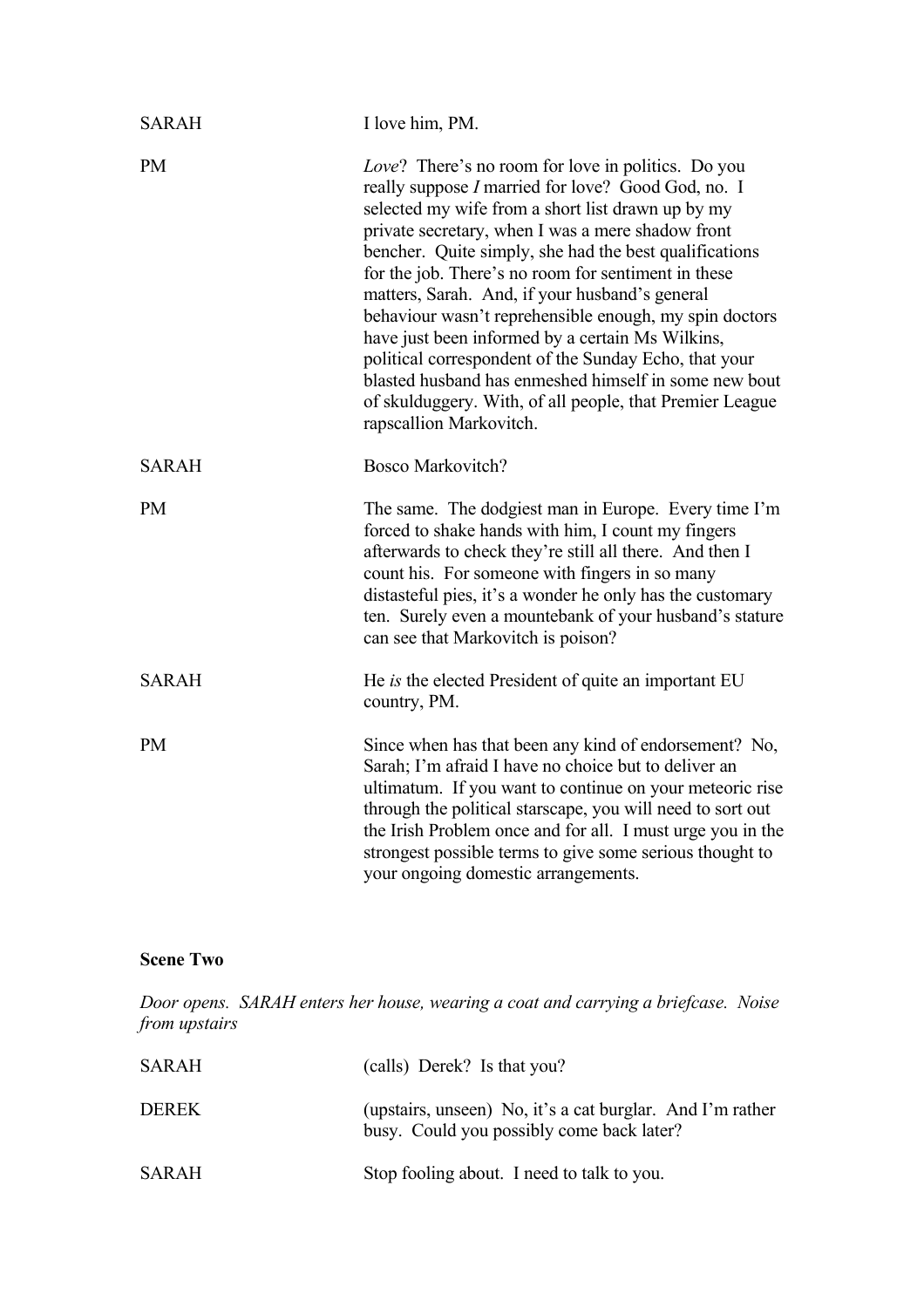| <b>DEREK</b> | You <i>are talking</i> to me, my love. |
|--------------|----------------------------------------|
| <b>SARAH</b> | Come down here!                        |

*DEREK, an untidy but raffishly good-looking Irishman in his forties, bounds down a staircase*. *He goes to kiss SARAH*

| <b>DEREK</b>         | Yes, $my - ?$                                                                                                                       |
|----------------------|-------------------------------------------------------------------------------------------------------------------------------------|
| SARAH hands him off. |                                                                                                                                     |
| <b>SARAH</b>         | What the hell have you been up to, Derek?                                                                                           |
| <b>DEREK</b>         | Today? Nothing special. Just the usual sort of thing. A<br>spot of golf. ( <i>DEREK executes an air shot</i> .) A spot of<br>lunch. |
| <b>SARAH</b>         | And $\ldots$ ?                                                                                                                      |
| <b>DEREK</b>         | And a spot of business, naturally.                                                                                                  |
| <b>SARAH</b>         | Funny business?                                                                                                                     |
| <b>DEREK</b>         | Not at all. In fact, extremely serious.                                                                                             |
| <b>SARAH</b>         | Serious as in 'a <i>serious</i> error of judgement'? As in<br>'liable to land you in <i>serious</i> hot water'?                     |
| <b>DEREK</b>         | What are you driving at?                                                                                                            |
| <b>SARAH</b>         | The Prime Minister's press secretary has just had a call<br>from Jez Wilkins.                                                       |
| <b>DEREK</b>         | Would that by any chance be Jez 'Sniffer' Wilkins, of<br>the Sunday Sleaze?                                                         |
| <b>SARAH</b>         | Yes, it would. And she's been doing some sniffing.                                                                                  |
| <b>DEREK</b>         | She ought to get herself a hanky.                                                                                                   |
| <b>SARAH</b>         | She's come up with something.                                                                                                       |
| <b>DEREK</b>         | She has?                                                                                                                            |
| <b>SARAH</b>         | Yes. About you.                                                                                                                     |
| <b>DEREK</b>         | About me? Something nice, I trust?                                                                                                  |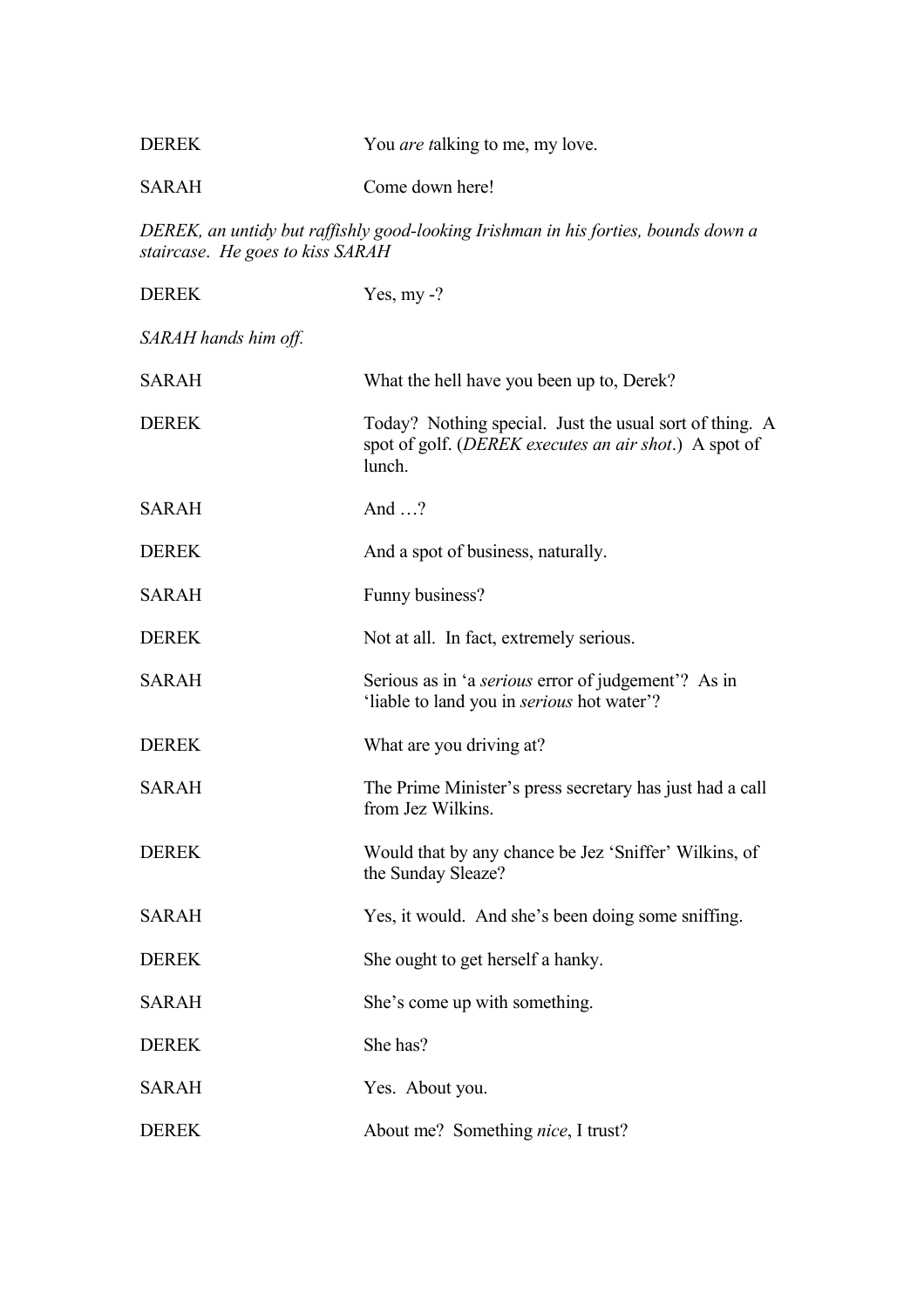| <b>SARAH</b> | Don't play the idiot with me, Derek. You know perfectly<br>well that Wilkins doesn't come up with <i>nice</i> things. It's<br>not her field. She's come up with something nasty.                                                            |
|--------------|---------------------------------------------------------------------------------------------------------------------------------------------------------------------------------------------------------------------------------------------|
| <b>DEREK</b> | Something nasty about me? Surely not.                                                                                                                                                                                                       |
| <b>SARAH</b> | About you and Bosco Markovitch.                                                                                                                                                                                                             |
| <b>DEREK</b> | Bosco? What about me and Bosco?                                                                                                                                                                                                             |
| <b>SARAH</b> | Have you had any dealings with Bosco recently?                                                                                                                                                                                              |
| <b>DEREK</b> | With Bosco? Me? Good lord, no. Not with that old<br>rogue Bosco. Perish the thought.                                                                                                                                                        |
| <b>SARAH</b> | Derek!                                                                                                                                                                                                                                      |
| <b>DEREK</b> | Well, yes. I suppose I have.                                                                                                                                                                                                                |
| <b>SARAH</b> | What?                                                                                                                                                                                                                                       |
| <b>DEREK</b> | Oh, just a little bit of this. A little bit of that $-$                                                                                                                                                                                     |
| <b>SARAH</b> | Stop procrastinating, Derek. You're not a politician. This<br>is serious.                                                                                                                                                                   |
| <b>DEREK</b> | Please don't keep using that word. I don't like it. It<br>makes me feel all cold inside.                                                                                                                                                    |
| <b>SARAH</b> | You gave me your solemn oath that you wouldn't have<br>anything more to do with Bosco ever again.                                                                                                                                           |
| <b>DEREK</b> | Did I?                                                                                                                                                                                                                                      |
| <b>SARAH</b> | Yes, you did.                                                                                                                                                                                                                               |
| <b>DEREK</b> | I may have had my fingers crossed.                                                                                                                                                                                                          |
| <b>SARAH</b> | Grow up, Derek. You're boyish charm may still work on<br>impressionable secretaries, but not with me. Just tell me<br>exactly what's been going on. NOW!                                                                                    |
| <b>DEREK</b> | With Bosco?                                                                                                                                                                                                                                 |
| <b>SARAH</b> | Yes, with Bosco.                                                                                                                                                                                                                            |
| <b>DEREK</b> | Well, the thing is; he had this, like, brilliant investment<br>idea, and I've put a little bit of money into it that was<br>burning a hole in my pocket. And then, to return the<br>compliment, he put a bit of money into one of my little |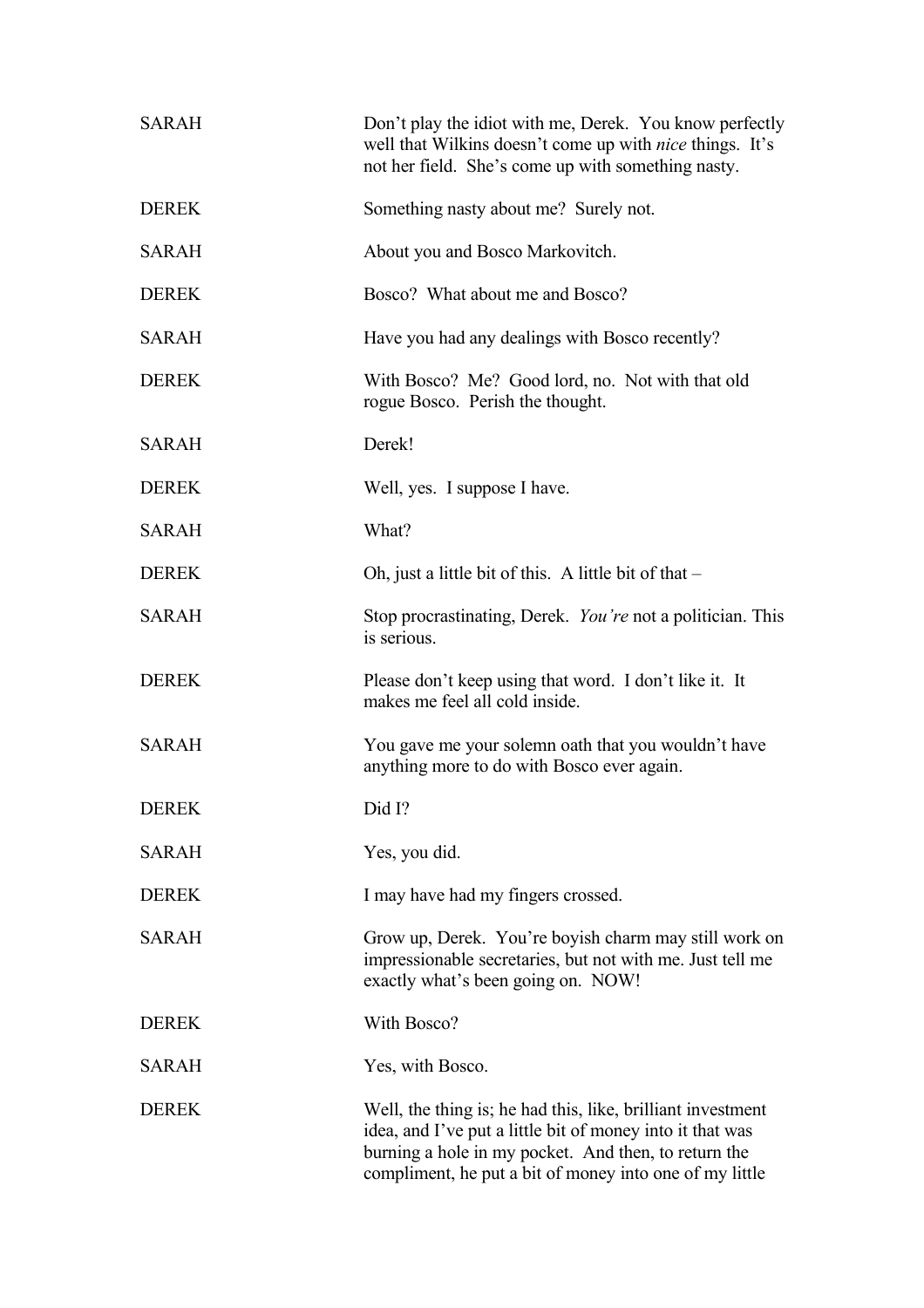|              | schemes. Quid pro quo, so to speak. Except it was<br>Euros, rather than quids. If you get my drift.                                                                                                                                                                                                                                                                                                                   |
|--------------|-----------------------------------------------------------------------------------------------------------------------------------------------------------------------------------------------------------------------------------------------------------------------------------------------------------------------------------------------------------------------------------------------------------------------|
| <b>SARAH</b> | Are you a total imbecile, Derek? How can a self-made<br>millionaire, albeit one from the scrag end of Dublin, be<br>so criminally naïve as to trust a man like Bosco<br>Markovitch?                                                                                                                                                                                                                                   |
| <b>DEREK</b> | Have a heart, Sarah. I'm not the only person to fall for<br>his easy charm and plausible banter. He is President of a<br>largish European nation, for heaven's sake. People must<br>have voted for him in their millions. It's unfair of you to<br>single me out as extra specially gullible. You don't get<br>where he has without a certain amount of credibility.                                                  |
| <b>SARAH</b> | You don't get where he has without a certain amount of<br>double-dealing, duplicity and downright dishonesty.                                                                                                                                                                                                                                                                                                         |
| <b>DEREK</b> | Anyway, there's no cause for alarm. The market has<br>gone up, as predicted. Happily, there are plenty of<br>pickings for all.                                                                                                                                                                                                                                                                                        |
| <b>SARAH</b> | That's not the point, Derek, and you know it. I simply<br>cannot afford to have my husband implicated in<br>improprieties.                                                                                                                                                                                                                                                                                            |
| <b>DEREK</b> | Sarah $-$                                                                                                                                                                                                                                                                                                                                                                                                             |
| <b>SARAH</b> | I'm Chief Secretary to the Treasury, for Christ's sake. If<br>I play my cards right, I may well become the first ever<br>woman Chancellor.                                                                                                                                                                                                                                                                            |
| <b>DEREK</b> | So? There's no real money in that game. And people<br>will end up despising you for raising taxes and<br>persecuting the poor unfortunate drinkers and smokers.<br>If you want my advice, you should quit politics while<br>you're ahead. Get yourself a few juicy board<br>directorships. The private sector is crying out for your<br>sort of talents. Brains, looks, unblemished integrity,<br>etcetera, etcetera. |
| <b>SARAH</b> | I happen to value my career, even if you don't. I want to<br>put something back. To make a difference. To give<br>people a voice.                                                                                                                                                                                                                                                                                     |
| <b>DEREK</b> | Now don't be going on like that, my love. You'll have<br>me in floods.                                                                                                                                                                                                                                                                                                                                                |
| <b>SARAH</b> | All I'm saying is, stay well away from Markovitch and<br>keep your nose clean, or  or -                                                                                                                                                                                                                                                                                                                               |